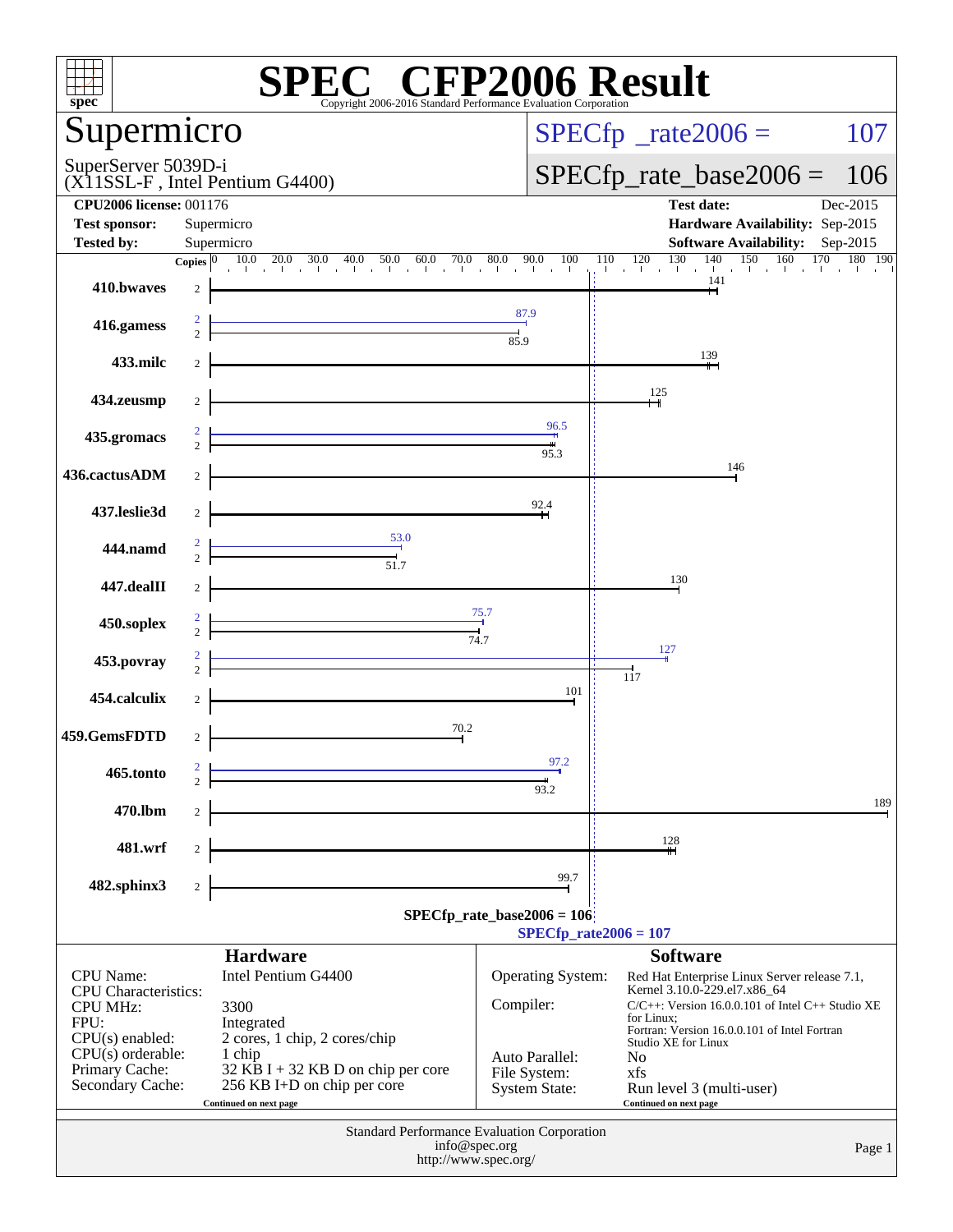

## Supermicro

#### SuperServer 5039D-i

(X11SSL-F , Intel Pentium G4400)

#### $SPECTp_rate2006 = 107$

#### [SPECfp\\_rate\\_base2006 =](http://www.spec.org/auto/cpu2006/Docs/result-fields.html#SPECfpratebase2006) 106

| <b>CPU2006 license: 001176</b> |                                     |                       | <b>Test date:</b><br>Dec-2015               |
|--------------------------------|-------------------------------------|-----------------------|---------------------------------------------|
| <b>Test sponsor:</b>           | Supermicro                          |                       | Hardware Availability: Sep-2015             |
| <b>Tested by:</b>              | Supermicro                          |                       | <b>Software Availability:</b><br>$Sep-2015$ |
| L3 Cache:                      | $3 \text{ MB I+D}$ on chip per chip | <b>Base Pointers:</b> | $32/64$ -bit                                |
| Other Cache:                   | None                                | Peak Pointers:        | $32/64$ -bit                                |
| Memory:                        | 32 GB (4 x 8 GB 2Rx8 PC4-2133P-U)   | Other Software:       | None                                        |
| Disk Subsystem:                | 1 x 200 GB SATA III SSD             |                       |                                             |
| Other Hardware:                | None                                |                       |                                             |

|                   |                |                                                                                                          |       |                |       | <b>Results Table</b> |              |                          |                |              |                |              |                |              |
|-------------------|----------------|----------------------------------------------------------------------------------------------------------|-------|----------------|-------|----------------------|--------------|--------------------------|----------------|--------------|----------------|--------------|----------------|--------------|
|                   | <b>Base</b>    |                                                                                                          |       |                |       | <b>Peak</b>          |              |                          |                |              |                |              |                |              |
| <b>Benchmark</b>  | <b>Copies</b>  | Seconds                                                                                                  | Ratio | <b>Seconds</b> | Ratio | <b>Seconds</b>       | <b>Ratio</b> | <b>Copies</b>            | <b>Seconds</b> | <b>Ratio</b> | <b>Seconds</b> | <b>Ratio</b> | <b>Seconds</b> | <b>Ratio</b> |
| 410.bwayes        |                | 196                                                                                                      | 139   | 193            | 141   | 193                  | 141          |                          | 196            | 139          | 193            | 141          | 193            | 141          |
| 416.gamess        | $\overline{2}$ | 456                                                                                                      | 85.8  | 456            | 85.9  | 456                  | 85.9         | $\mathcal{D}$            | 445            | 88.0         | 445            | 87.9         | 446            | 87.9         |
| $433$ .milc       | $\overline{2}$ | 133                                                                                                      | 138   | 132            | 139   | 130                  | 141          | $\overline{2}$           | 133            | 138          | 132            | 139          | 130            | 141          |
| 434.zeusmp        | $\overline{2}$ | 145                                                                                                      | 125   | 149            | 122   | 146                  | 125          | $\overline{\mathcal{L}}$ | 145            | 125          | 149            | 122          | <b>146</b>     | <u>125</u>   |
| 435.gromacs       | $\overline{2}$ | 150                                                                                                      | 95.3  | 151            | 94.7  | 149                  | 95.9         | $\mathcal{D}$            | 148            | 96.5         | 148            | 96.6         | 149            | 95.7         |
| 436.cactusADM     | $\overline{2}$ | 163                                                                                                      | 146   | 163            | 147   | 163                  | 146          | $\overline{\mathcal{L}}$ | 163            | 146          | 163            | 147          | 163            | <u>146</u>   |
| 437.leslie3d      | $\overline{2}$ | 204                                                                                                      | 92.2  | 203            | 92.4  | 200                  | 94.2         | $\overline{2}$           | 204            | 92.2         | 203            | 92.4         | 200            | 94.2         |
| 444.namd          | $\overline{2}$ | 310                                                                                                      | 51.7  | 310            | 51.7  | 310                  | 51.7         | $\mathfrak{D}$           | 302            | 53.0         | 302            | 53.0         | 302            | 53.0         |
| 447.dealII        | $\overline{2}$ | 175                                                                                                      | 130   | 176            | 130   | 175                  | 131          | $\overline{2}$           | 175            | <b>130</b>   | 176            | 130          | 175            | 131          |
| $450$ .soplex     | $\overline{2}$ | 223                                                                                                      | 74.7  | 223            | 74.7  | 223                  | 74.9         | $\overline{2}$           | 220            | 75.7         | 220            | 76.0         | 220            | 75.7         |
| $453$ .povray     | $\overline{2}$ | 90.4                                                                                                     | 118   | 90.7           | 117   | 90.6                 | <b>117</b>   | $\overline{2}$           | 83.9           | 127          | 83.6           | 127          | 83.6           | 127          |
| 454.calculix      | $\overline{2}$ | 163                                                                                                      | 101   | 163            | 101   | 163                  | 101          | $\overline{2}$           | 163            | 101          | 163            | 101          | 163            | 101          |
| 459.GemsFDTD      | $\overline{2}$ | 302                                                                                                      | 70.2  | 303            | 70.0  | 302                  | 70.3         | $\overline{\mathcal{L}}$ | 302            | 70.2         | 303            | 70.0         | 302            | 70.3         |
| $465$ .tonto      | $\overline{2}$ | 211                                                                                                      | 93.2  | 211            | 93.2  | 210                  | 93.8         | $\mathfrak{D}$           | 202            | 97.4         | 203            | 97.2         | 203            | 96.9         |
| 470.1bm           | $\overline{2}$ | 146                                                                                                      | 189   | 146            | 188   | 146                  | <u>189</u>   | $\overline{ }$           | 146            | 189          | 146            | 188          | <b>146</b>     | <u>189</u>   |
| 481.wrf           | $\overline{2}$ | 174                                                                                                      | 128   | 175            | 128   | 173                  | 129          | $\overline{\mathcal{L}}$ | <u>174</u>     | 128          | 175            | 128          | 173            | 129          |
| $482$ .sphinx $3$ | $\overline{2}$ | 392                                                                                                      | 99.5  | 391            | 99.7  | 391                  | 99.7         | $\overline{\mathcal{L}}$ | 392            | 99.5         | 391            | 99.7         | 391            | <u>99.7</u>  |
|                   |                | Results appear in the order in which they were run. Bold underlined text indicates a median measurement. |       |                |       |                      |              |                          |                |              |                |              |                |              |

#### **[Submit Notes](http://www.spec.org/auto/cpu2006/Docs/result-fields.html#SubmitNotes)**

 The taskset mechanism was used to bind copies to processors. The config file option 'submit' was used to generate taskset commands to bind each copy to a specific processor. For details, please see the config file.

#### **[Operating System Notes](http://www.spec.org/auto/cpu2006/Docs/result-fields.html#OperatingSystemNotes)**

Stack size set to unlimited using "ulimit -s unlimited"

#### **[Platform Notes](http://www.spec.org/auto/cpu2006/Docs/result-fields.html#PlatformNotes)**

 Sysinfo program /usr/cpu2006/config/sysinfo.rev6914 \$Rev: 6914 \$ \$Date:: 2014-06-25 #\$ e3fbb8667b5a285932ceab81e28219e1 running on X11SSL-01 Thu Dec 31 19:49:42 2015

Continued on next page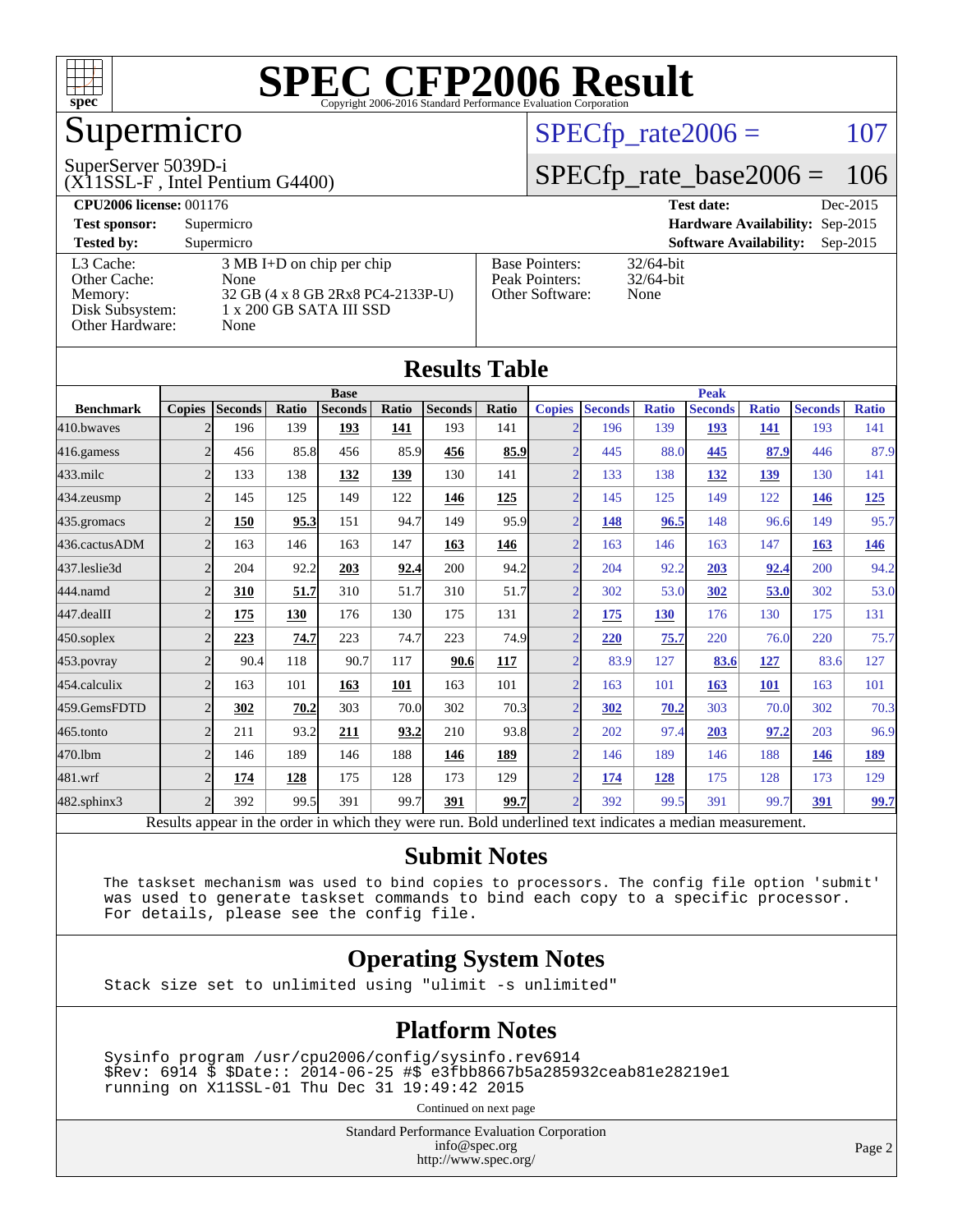

#### Supermicro

 $SPECTp\_rate2006 = 107$ 

SuperServer 5039D-i

[SPECfp\\_rate\\_base2006 =](http://www.spec.org/auto/cpu2006/Docs/result-fields.html#SPECfpratebase2006) 106

(X11SSL-F , Intel Pentium G4400)

**[CPU2006 license:](http://www.spec.org/auto/cpu2006/Docs/result-fields.html#CPU2006license)** 001176 **[Test date:](http://www.spec.org/auto/cpu2006/Docs/result-fields.html#Testdate)** Dec-2015 **[Test sponsor:](http://www.spec.org/auto/cpu2006/Docs/result-fields.html#Testsponsor)** Supermicro **[Hardware Availability:](http://www.spec.org/auto/cpu2006/Docs/result-fields.html#HardwareAvailability)** Sep-2015 **[Tested by:](http://www.spec.org/auto/cpu2006/Docs/result-fields.html#Testedby)** Supermicro **Supermicro [Software Availability:](http://www.spec.org/auto/cpu2006/Docs/result-fields.html#SoftwareAvailability)** Sep-2015

#### **[Platform Notes \(Continued\)](http://www.spec.org/auto/cpu2006/Docs/result-fields.html#PlatformNotes)**

Standard Performance Evaluation Corporation [info@spec.org](mailto:info@spec.org) <http://www.spec.org/> Page 3 This section contains SUT (System Under Test) info as seen by some common utilities. To remove or add to this section, see: <http://www.spec.org/cpu2006/Docs/config.html#sysinfo> From /proc/cpuinfo model name : Intel(R) Pentium(R) CPU G4400 @ 3.30GHz 1 "physical id"s (chips) 2 "processors" cores, siblings (Caution: counting these is hw and system dependent. The following excerpts from /proc/cpuinfo might not be reliable. Use with caution.) cpu cores : 2 siblings : 2 physical 0: cores 0 1 cache size : 3072 KB From /proc/meminfo MemTotal: 32898524 kB<br>HugePages Total: 0 HugePages\_Total: 0 Hugepagesize: 2048 kB From /etc/\*release\* /etc/\*version\* os-release: NAME="Red Hat Enterprise Linux Server" VERSION="7.1 (Maipo)" ID="rhel" ID\_LIKE="fedora" VERSION\_ID="7.1" PRETTY\_NAME="Red Hat Enterprise Linux Server 7.1 (Maipo)" ANSI\_COLOR="0;31" CPE\_NAME="cpe:/o:redhat:enterprise\_linux:7.1:GA:server" redhat-release: Red Hat Enterprise Linux Server release 7.1 (Maipo) system-release: Red Hat Enterprise Linux Server release 7.1 (Maipo) system-release-cpe: cpe:/o:redhat:enterprise\_linux:7.1:ga:server uname -a: Linux X11SSL-01 3.10.0-229.el7.x86\_64 #1 SMP Thu Jan 29 18:37:38 EST 2015 x86\_64 x86\_64 x86\_64 GNU/Linux run-level 3 Dec 31 04:11 SPEC is set to: /usr/cpu2006<br>Filesystem Type Size Type Size Used Avail Use% Mounted on /dev/sda2 xfs 183G 60G 123G 33% / Additional information from dmidecode: Warning: Use caution when you interpret this section. The 'dmidecode' program reads system data which is "intended to allow hardware to be accurately determined", but the intent may not be met, as there are frequent changes to hardware, firmware, and the "DMTF SMBIOS" standard. Continued on next page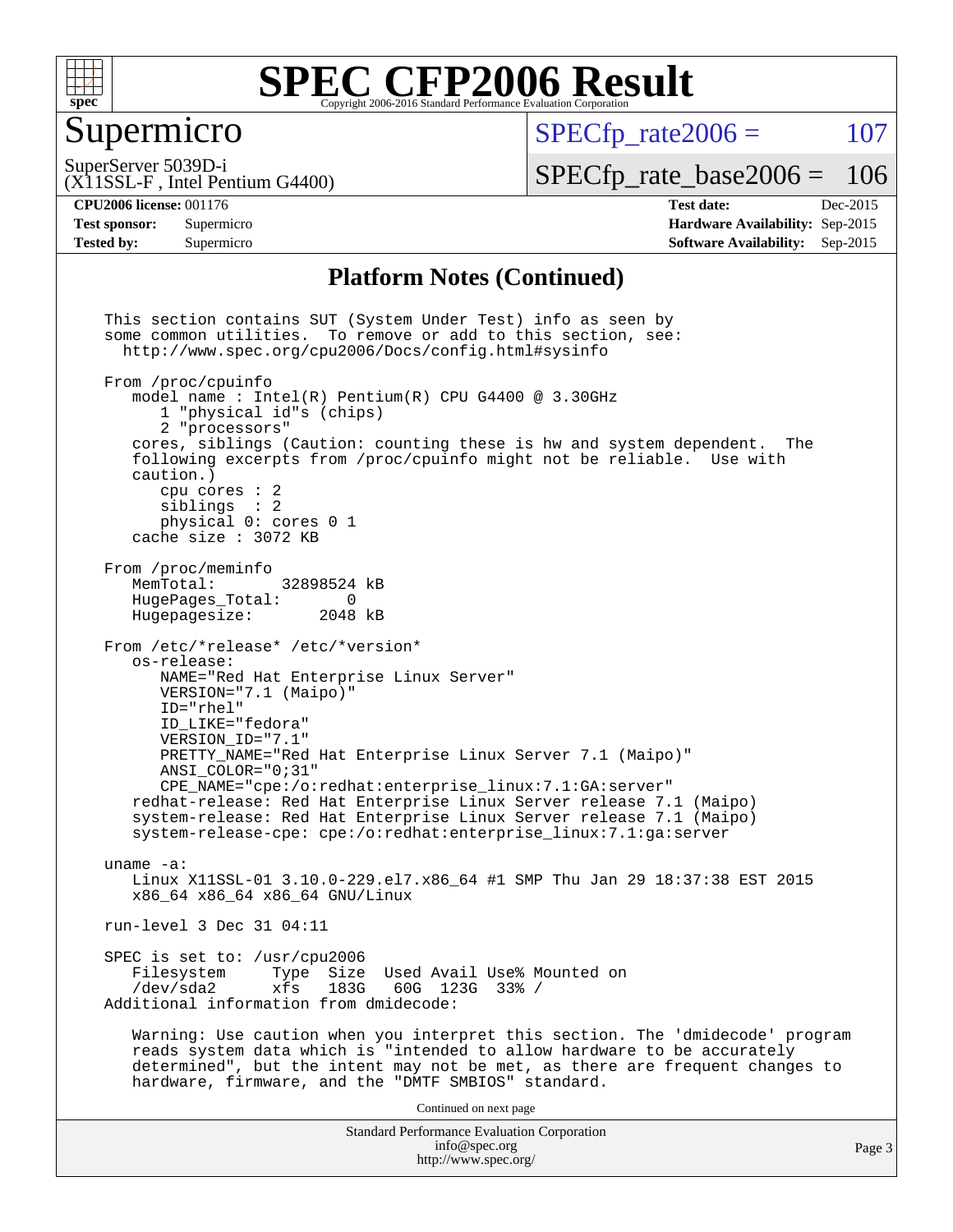

## Supermicro

 $SPECTp\_rate2006 = 107$ 

SuperServer 5039D-i

[SPECfp\\_rate\\_base2006 =](http://www.spec.org/auto/cpu2006/Docs/result-fields.html#SPECfpratebase2006) 106

(X11SSL-F , Intel Pentium G4400)

**[CPU2006 license:](http://www.spec.org/auto/cpu2006/Docs/result-fields.html#CPU2006license)** 001176 **[Test date:](http://www.spec.org/auto/cpu2006/Docs/result-fields.html#Testdate)** Dec-2015 **[Test sponsor:](http://www.spec.org/auto/cpu2006/Docs/result-fields.html#Testsponsor)** Supermicro **[Hardware Availability:](http://www.spec.org/auto/cpu2006/Docs/result-fields.html#HardwareAvailability)** Sep-2015 **[Tested by:](http://www.spec.org/auto/cpu2006/Docs/result-fields.html#Testedby)** Supermicro **Supermicro [Software Availability:](http://www.spec.org/auto/cpu2006/Docs/result-fields.html#SoftwareAvailability)** Sep-2015

#### **[Platform Notes \(Continued\)](http://www.spec.org/auto/cpu2006/Docs/result-fields.html#PlatformNotes)**

 BIOS American Megatrends Inc. 1.0a 10/23/2015 Memory: 4x Micron 16ATF1G64AZ-2G1A2 8 GB 2 rank 2133 MHz

(End of data from sysinfo program)

#### **[General Notes](http://www.spec.org/auto/cpu2006/Docs/result-fields.html#GeneralNotes)**

Environment variables set by runspec before the start of the run: LD\_LIBRARY\_PATH = "/usr/cpu2006/libs/32:/usr/cpu2006/libs/64:/usr/cpu2006/sh"

 Binaries compiled on a system with 1x Intel Core i5-4670K CPU + 32GB memory using RedHat EL 7.1 Transparent Huge Pages enabled with: echo always > /sys/kernel/mm/transparent\_hugepage/enabled

### **[Base Compiler Invocation](http://www.spec.org/auto/cpu2006/Docs/result-fields.html#BaseCompilerInvocation)**

[C benchmarks](http://www.spec.org/auto/cpu2006/Docs/result-fields.html#Cbenchmarks):  $-m64$ 

[C++ benchmarks:](http://www.spec.org/auto/cpu2006/Docs/result-fields.html#CXXbenchmarks) [icpc -m64](http://www.spec.org/cpu2006/results/res2016q1/cpu2006-20160106-38591.flags.html#user_CXXbase_intel_icpc_64bit_bedb90c1146cab66620883ef4f41a67e)

[Fortran benchmarks](http://www.spec.org/auto/cpu2006/Docs/result-fields.html#Fortranbenchmarks): [ifort -m64](http://www.spec.org/cpu2006/results/res2016q1/cpu2006-20160106-38591.flags.html#user_FCbase_intel_ifort_64bit_ee9d0fb25645d0210d97eb0527dcc06e)

[Benchmarks using both Fortran and C](http://www.spec.org/auto/cpu2006/Docs/result-fields.html#BenchmarksusingbothFortranandC):<br>icc -m64 ifort -m64  $-m64$  ifort  $-m64$ 

### **[Base Portability Flags](http://www.spec.org/auto/cpu2006/Docs/result-fields.html#BasePortabilityFlags)**

| 410.bwaves: -DSPEC CPU LP64                 |  |
|---------------------------------------------|--|
| 416.gamess: -DSPEC_CPU_LP64                 |  |
| 433.milc: -DSPEC CPU LP64                   |  |
| 434.zeusmp: -DSPEC_CPU_LP64                 |  |
| 435.gromacs: -DSPEC_CPU_LP64 -nofor_main    |  |
| 436.cactusADM: -DSPEC CPU LP64 -nofor main  |  |
| 437.leslie3d: -DSPEC CPU LP64               |  |
| 444.namd: -DSPEC CPU LP64                   |  |
| 447.dealII: -DSPEC_CPU_LP64                 |  |
| 450.soplex: -DSPEC_CPU_LP64                 |  |
| 453.povray: -DSPEC_CPU_LP64                 |  |
| 454.calculix: - DSPEC CPU LP64 - nofor main |  |
| 459. GemsFDTD: - DSPEC CPU LP64             |  |
| 465.tonto: -DSPEC_CPU_LP64                  |  |

Continued on next page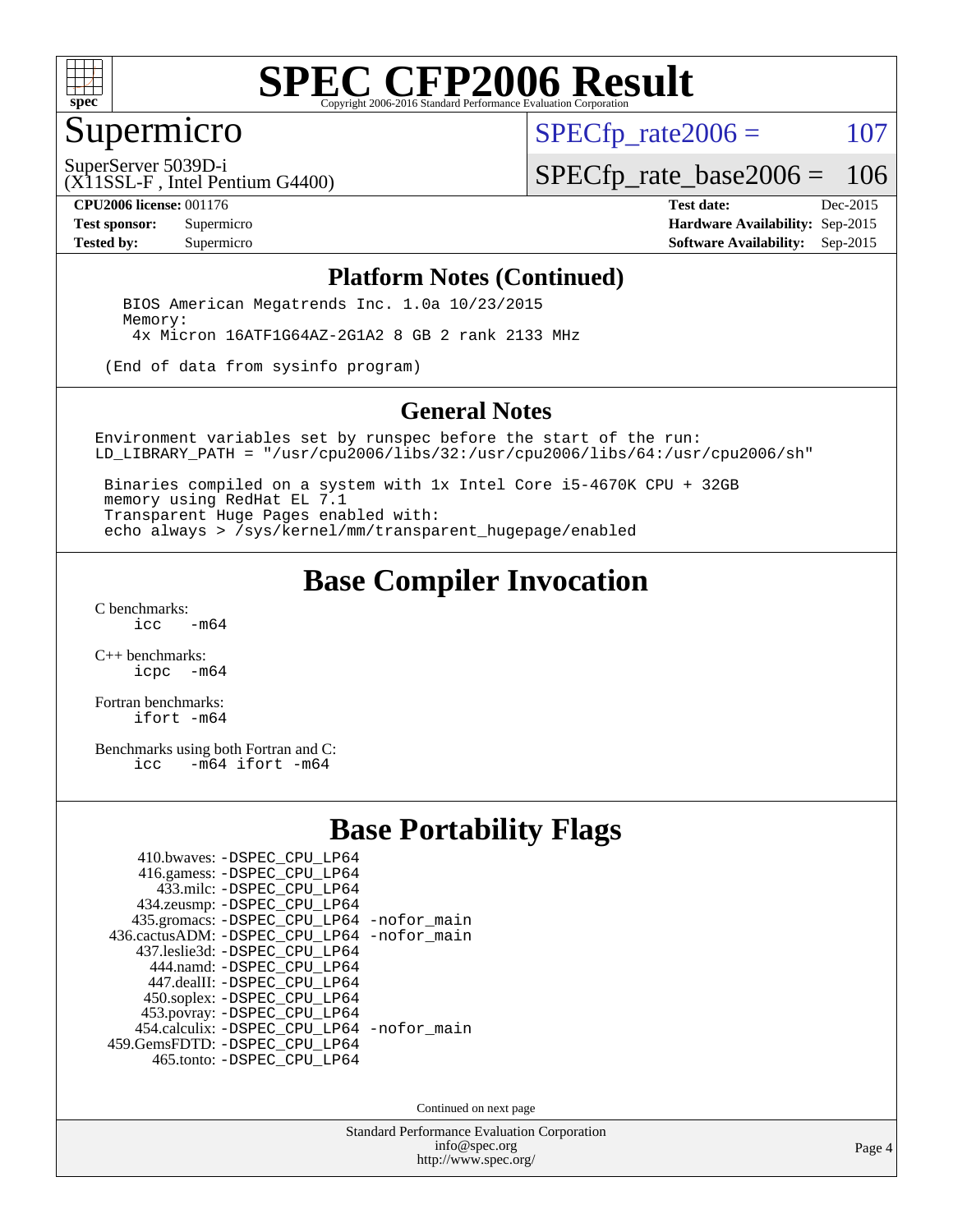

### Supermicro

 $SPECTp\_rate2006 = 107$ 

SuperServer 5039D-i

[SPECfp\\_rate\\_base2006 =](http://www.spec.org/auto/cpu2006/Docs/result-fields.html#SPECfpratebase2006) 106

(X11SSL-F , Intel Pentium G4400)

**[CPU2006 license:](http://www.spec.org/auto/cpu2006/Docs/result-fields.html#CPU2006license)** 001176 **[Test date:](http://www.spec.org/auto/cpu2006/Docs/result-fields.html#Testdate)** Dec-2015 **[Test sponsor:](http://www.spec.org/auto/cpu2006/Docs/result-fields.html#Testsponsor)** Supermicro **[Hardware Availability:](http://www.spec.org/auto/cpu2006/Docs/result-fields.html#HardwareAvailability)** Sep-2015 **[Tested by:](http://www.spec.org/auto/cpu2006/Docs/result-fields.html#Testedby)** Supermicro **Supermicro [Software Availability:](http://www.spec.org/auto/cpu2006/Docs/result-fields.html#SoftwareAvailability)** Sep-2015

## **[Base Portability Flags \(Continued\)](http://www.spec.org/auto/cpu2006/Docs/result-fields.html#BasePortabilityFlags)**

470.lbm: [-DSPEC\\_CPU\\_LP64](http://www.spec.org/cpu2006/results/res2016q1/cpu2006-20160106-38591.flags.html#suite_basePORTABILITY470_lbm_DSPEC_CPU_LP64)

 481.wrf: [-DSPEC\\_CPU\\_LP64](http://www.spec.org/cpu2006/results/res2016q1/cpu2006-20160106-38591.flags.html#suite_basePORTABILITY481_wrf_DSPEC_CPU_LP64) [-DSPEC\\_CPU\\_CASE\\_FLAG](http://www.spec.org/cpu2006/results/res2016q1/cpu2006-20160106-38591.flags.html#b481.wrf_baseCPORTABILITY_DSPEC_CPU_CASE_FLAG) [-DSPEC\\_CPU\\_LINUX](http://www.spec.org/cpu2006/results/res2016q1/cpu2006-20160106-38591.flags.html#b481.wrf_baseCPORTABILITY_DSPEC_CPU_LINUX) 482.sphinx3: [-DSPEC\\_CPU\\_LP64](http://www.spec.org/cpu2006/results/res2016q1/cpu2006-20160106-38591.flags.html#suite_basePORTABILITY482_sphinx3_DSPEC_CPU_LP64)

**[Base Optimization Flags](http://www.spec.org/auto/cpu2006/Docs/result-fields.html#BaseOptimizationFlags)**

[C benchmarks](http://www.spec.org/auto/cpu2006/Docs/result-fields.html#Cbenchmarks): [-xSSE4.2](http://www.spec.org/cpu2006/results/res2016q1/cpu2006-20160106-38591.flags.html#user_CCbase_f-xSSE42_f91528193cf0b216347adb8b939d4107) [-ipo](http://www.spec.org/cpu2006/results/res2016q1/cpu2006-20160106-38591.flags.html#user_CCbase_f-ipo) [-O3](http://www.spec.org/cpu2006/results/res2016q1/cpu2006-20160106-38591.flags.html#user_CCbase_f-O3) [-no-prec-div](http://www.spec.org/cpu2006/results/res2016q1/cpu2006-20160106-38591.flags.html#user_CCbase_f-no-prec-div) [-opt-prefetch](http://www.spec.org/cpu2006/results/res2016q1/cpu2006-20160106-38591.flags.html#user_CCbase_f-opt-prefetch) [-auto-p32](http://www.spec.org/cpu2006/results/res2016q1/cpu2006-20160106-38591.flags.html#user_CCbase_f-auto-p32) [-ansi-alias](http://www.spec.org/cpu2006/results/res2016q1/cpu2006-20160106-38591.flags.html#user_CCbase_f-ansi-alias)

[C++ benchmarks:](http://www.spec.org/auto/cpu2006/Docs/result-fields.html#CXXbenchmarks)

[-xSSE4.2](http://www.spec.org/cpu2006/results/res2016q1/cpu2006-20160106-38591.flags.html#user_CXXbase_f-xSSE42_f91528193cf0b216347adb8b939d4107) [-ipo](http://www.spec.org/cpu2006/results/res2016q1/cpu2006-20160106-38591.flags.html#user_CXXbase_f-ipo) [-O3](http://www.spec.org/cpu2006/results/res2016q1/cpu2006-20160106-38591.flags.html#user_CXXbase_f-O3) [-no-prec-div](http://www.spec.org/cpu2006/results/res2016q1/cpu2006-20160106-38591.flags.html#user_CXXbase_f-no-prec-div) [-opt-prefetch](http://www.spec.org/cpu2006/results/res2016q1/cpu2006-20160106-38591.flags.html#user_CXXbase_f-opt-prefetch) [-auto-p32](http://www.spec.org/cpu2006/results/res2016q1/cpu2006-20160106-38591.flags.html#user_CXXbase_f-auto-p32) [-ansi-alias](http://www.spec.org/cpu2006/results/res2016q1/cpu2006-20160106-38591.flags.html#user_CXXbase_f-ansi-alias)

[Fortran benchmarks](http://www.spec.org/auto/cpu2006/Docs/result-fields.html#Fortranbenchmarks): [-xSSE4.2](http://www.spec.org/cpu2006/results/res2016q1/cpu2006-20160106-38591.flags.html#user_FCbase_f-xSSE42_f91528193cf0b216347adb8b939d4107) [-ipo](http://www.spec.org/cpu2006/results/res2016q1/cpu2006-20160106-38591.flags.html#user_FCbase_f-ipo) [-O3](http://www.spec.org/cpu2006/results/res2016q1/cpu2006-20160106-38591.flags.html#user_FCbase_f-O3) [-no-prec-div](http://www.spec.org/cpu2006/results/res2016q1/cpu2006-20160106-38591.flags.html#user_FCbase_f-no-prec-div) [-opt-prefetch](http://www.spec.org/cpu2006/results/res2016q1/cpu2006-20160106-38591.flags.html#user_FCbase_f-opt-prefetch)

[Benchmarks using both Fortran and C](http://www.spec.org/auto/cpu2006/Docs/result-fields.html#BenchmarksusingbothFortranandC): [-xSSE4.2](http://www.spec.org/cpu2006/results/res2016q1/cpu2006-20160106-38591.flags.html#user_CC_FCbase_f-xSSE42_f91528193cf0b216347adb8b939d4107) [-ipo](http://www.spec.org/cpu2006/results/res2016q1/cpu2006-20160106-38591.flags.html#user_CC_FCbase_f-ipo) [-O3](http://www.spec.org/cpu2006/results/res2016q1/cpu2006-20160106-38591.flags.html#user_CC_FCbase_f-O3) [-no-prec-div](http://www.spec.org/cpu2006/results/res2016q1/cpu2006-20160106-38591.flags.html#user_CC_FCbase_f-no-prec-div) [-opt-prefetch](http://www.spec.org/cpu2006/results/res2016q1/cpu2006-20160106-38591.flags.html#user_CC_FCbase_f-opt-prefetch) [-auto-p32](http://www.spec.org/cpu2006/results/res2016q1/cpu2006-20160106-38591.flags.html#user_CC_FCbase_f-auto-p32) [-ansi-alias](http://www.spec.org/cpu2006/results/res2016q1/cpu2006-20160106-38591.flags.html#user_CC_FCbase_f-ansi-alias)

## **[Peak Compiler Invocation](http://www.spec.org/auto/cpu2006/Docs/result-fields.html#PeakCompilerInvocation)**

[C benchmarks](http://www.spec.org/auto/cpu2006/Docs/result-fields.html#Cbenchmarks):  $-m64$ 

[C++ benchmarks \(except as noted below\):](http://www.spec.org/auto/cpu2006/Docs/result-fields.html#CXXbenchmarksexceptasnotedbelow) [icpc -m64](http://www.spec.org/cpu2006/results/res2016q1/cpu2006-20160106-38591.flags.html#user_CXXpeak_intel_icpc_64bit_bedb90c1146cab66620883ef4f41a67e)

450.soplex: [icpc -m32 -L/opt/intel/compilers\\_and\\_libraries\\_2016/linux/compiler/lib/ia32\\_lin](http://www.spec.org/cpu2006/results/res2016q1/cpu2006-20160106-38591.flags.html#user_peakCXXLD450_soplex_intel_icpc_b4f50a394bdb4597aa5879c16bc3f5c5)

[Fortran benchmarks](http://www.spec.org/auto/cpu2006/Docs/result-fields.html#Fortranbenchmarks): [ifort -m64](http://www.spec.org/cpu2006/results/res2016q1/cpu2006-20160106-38591.flags.html#user_FCpeak_intel_ifort_64bit_ee9d0fb25645d0210d97eb0527dcc06e)

[Benchmarks using both Fortran and C](http://www.spec.org/auto/cpu2006/Docs/result-fields.html#BenchmarksusingbothFortranandC): [icc -m64](http://www.spec.org/cpu2006/results/res2016q1/cpu2006-20160106-38591.flags.html#user_CC_FCpeak_intel_icc_64bit_0b7121f5ab7cfabee23d88897260401c) [ifort -m64](http://www.spec.org/cpu2006/results/res2016q1/cpu2006-20160106-38591.flags.html#user_CC_FCpeak_intel_ifort_64bit_ee9d0fb25645d0210d97eb0527dcc06e)

## **[Peak Portability Flags](http://www.spec.org/auto/cpu2006/Docs/result-fields.html#PeakPortabilityFlags)**

 410.bwaves: [-DSPEC\\_CPU\\_LP64](http://www.spec.org/cpu2006/results/res2016q1/cpu2006-20160106-38591.flags.html#suite_peakPORTABILITY410_bwaves_DSPEC_CPU_LP64) 416.gamess: [-DSPEC\\_CPU\\_LP64](http://www.spec.org/cpu2006/results/res2016q1/cpu2006-20160106-38591.flags.html#suite_peakPORTABILITY416_gamess_DSPEC_CPU_LP64) 433.milc: [-DSPEC\\_CPU\\_LP64](http://www.spec.org/cpu2006/results/res2016q1/cpu2006-20160106-38591.flags.html#suite_peakPORTABILITY433_milc_DSPEC_CPU_LP64) 434.zeusmp: [-DSPEC\\_CPU\\_LP64](http://www.spec.org/cpu2006/results/res2016q1/cpu2006-20160106-38591.flags.html#suite_peakPORTABILITY434_zeusmp_DSPEC_CPU_LP64) 435.gromacs: [-DSPEC\\_CPU\\_LP64](http://www.spec.org/cpu2006/results/res2016q1/cpu2006-20160106-38591.flags.html#suite_peakPORTABILITY435_gromacs_DSPEC_CPU_LP64) [-nofor\\_main](http://www.spec.org/cpu2006/results/res2016q1/cpu2006-20160106-38591.flags.html#user_peakLDPORTABILITY435_gromacs_f-nofor_main) 436.cactusADM: [-DSPEC\\_CPU\\_LP64](http://www.spec.org/cpu2006/results/res2016q1/cpu2006-20160106-38591.flags.html#suite_peakPORTABILITY436_cactusADM_DSPEC_CPU_LP64) [-nofor\\_main](http://www.spec.org/cpu2006/results/res2016q1/cpu2006-20160106-38591.flags.html#user_peakLDPORTABILITY436_cactusADM_f-nofor_main) 437.leslie3d: [-DSPEC\\_CPU\\_LP64](http://www.spec.org/cpu2006/results/res2016q1/cpu2006-20160106-38591.flags.html#suite_peakPORTABILITY437_leslie3d_DSPEC_CPU_LP64)

Continued on next page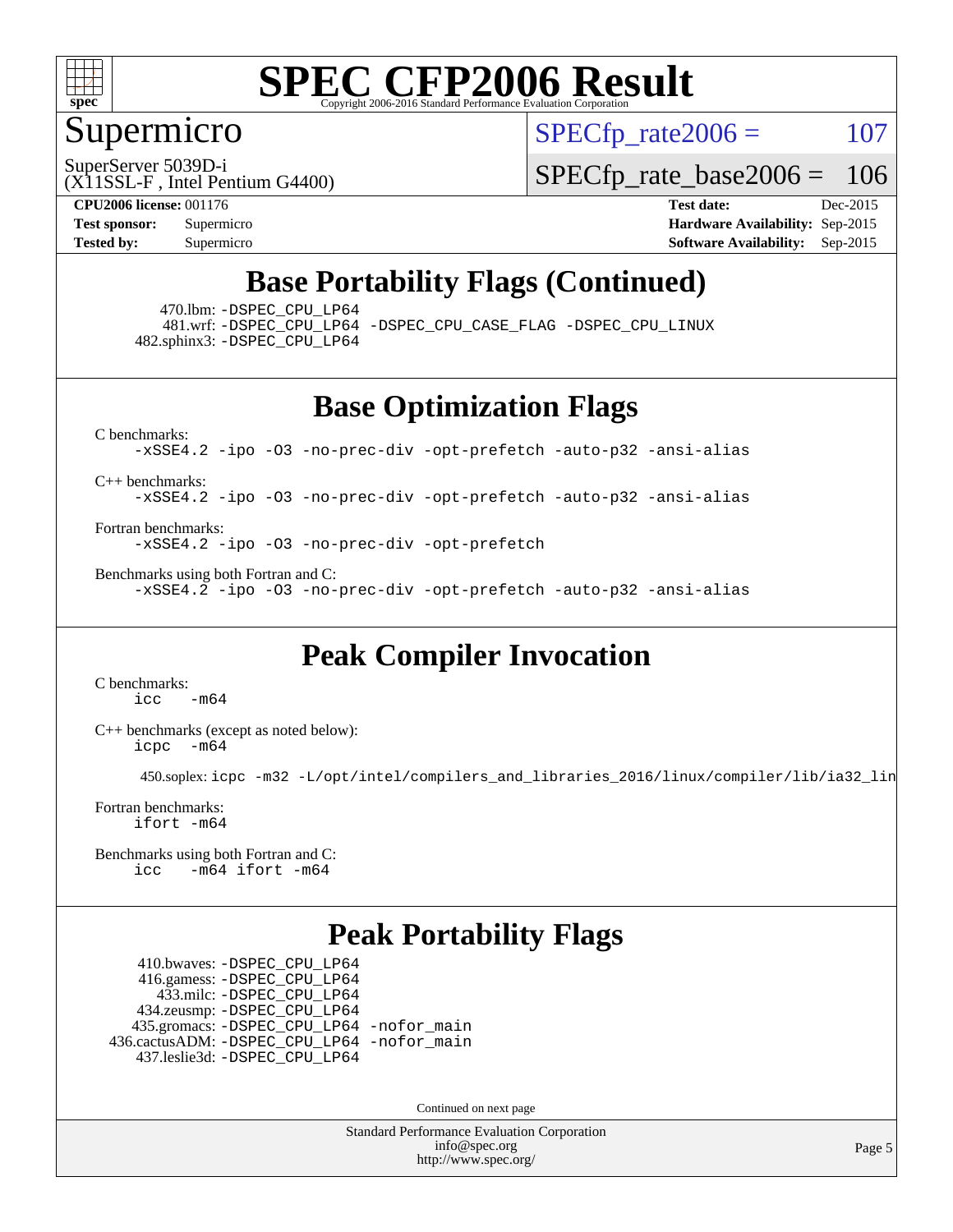

### Supermicro

 $SPECTp\_rate2006 = 107$ 

(X11SSL-F , Intel Pentium G4400) SuperServer 5039D-i

[SPECfp\\_rate\\_base2006 =](http://www.spec.org/auto/cpu2006/Docs/result-fields.html#SPECfpratebase2006) 106

**[CPU2006 license:](http://www.spec.org/auto/cpu2006/Docs/result-fields.html#CPU2006license)** 001176 **[Test date:](http://www.spec.org/auto/cpu2006/Docs/result-fields.html#Testdate)** Dec-2015

| <b>Test sponsor:</b> | Supermicro |
|----------------------|------------|
| Tested by:           | Supermicro |

**[Hardware Availability:](http://www.spec.org/auto/cpu2006/Docs/result-fields.html#HardwareAvailability)** Sep-2015 **[Software Availability:](http://www.spec.org/auto/cpu2006/Docs/result-fields.html#SoftwareAvailability)** Sep-2015

## **[Peak Portability Flags \(Continued\)](http://www.spec.org/auto/cpu2006/Docs/result-fields.html#PeakPortabilityFlags)**

| 444.namd: - DSPEC CPU LP64                                     |
|----------------------------------------------------------------|
| 447.dealII: -DSPEC CPU LP64                                    |
| 450.soplex: -D_FILE_OFFSET_BITS=64                             |
| 453.povray: -DSPEC_CPU_LP64                                    |
| 454.calculix: -DSPEC_CPU_LP64 -nofor_main                      |
| 459.GemsFDTD: -DSPEC CPU LP64                                  |
| 465.tonto: -DSPEC CPU LP64                                     |
| 470.1bm: - DSPEC CPU LP64                                      |
| 481.wrf: -DSPEC CPU_LP64 -DSPEC_CPU_CASE_FLAG -DSPEC_CPU_LINUX |
| 482.sphinx3: -DSPEC_CPU_LP64                                   |

### **[Peak Optimization Flags](http://www.spec.org/auto/cpu2006/Docs/result-fields.html#PeakOptimizationFlags)**

```
C benchmarks:
```
433.milc: basepeak = yes

 $470$ .lbm: basepeak = yes

 $482$ .sphinx3: basepeak = yes

```
C++ benchmarks:
```
 444.namd: [-xSSE4.2](http://www.spec.org/cpu2006/results/res2016q1/cpu2006-20160106-38591.flags.html#user_peakPASS2_CXXFLAGSPASS2_LDFLAGS444_namd_f-xSSE42_f91528193cf0b216347adb8b939d4107)(pass 2) [-prof-gen:threadsafe](http://www.spec.org/cpu2006/results/res2016q1/cpu2006-20160106-38591.flags.html#user_peakPASS1_CXXFLAGSPASS1_LDFLAGS444_namd_prof_gen_21a26eb79f378b550acd7bec9fe4467a)(pass 1) [-ipo](http://www.spec.org/cpu2006/results/res2016q1/cpu2006-20160106-38591.flags.html#user_peakPASS2_CXXFLAGSPASS2_LDFLAGS444_namd_f-ipo)(pass 2) [-O3](http://www.spec.org/cpu2006/results/res2016q1/cpu2006-20160106-38591.flags.html#user_peakPASS2_CXXFLAGSPASS2_LDFLAGS444_namd_f-O3)(pass 2) [-no-prec-div](http://www.spec.org/cpu2006/results/res2016q1/cpu2006-20160106-38591.flags.html#user_peakPASS2_CXXFLAGSPASS2_LDFLAGS444_namd_f-no-prec-div)(pass 2) [-par-num-threads=1](http://www.spec.org/cpu2006/results/res2016q1/cpu2006-20160106-38591.flags.html#user_peakPASS1_CXXFLAGSPASS1_LDFLAGS444_namd_par_num_threads_786a6ff141b4e9e90432e998842df6c2)(pass 1) [-prof-use](http://www.spec.org/cpu2006/results/res2016q1/cpu2006-20160106-38591.flags.html#user_peakPASS2_CXXFLAGSPASS2_LDFLAGS444_namd_prof_use_bccf7792157ff70d64e32fe3e1250b55)(pass 2) [-fno-alias](http://www.spec.org/cpu2006/results/res2016q1/cpu2006-20160106-38591.flags.html#user_peakCXXOPTIMIZE444_namd_f-no-alias_694e77f6c5a51e658e82ccff53a9e63a) [-auto-ilp32](http://www.spec.org/cpu2006/results/res2016q1/cpu2006-20160106-38591.flags.html#user_peakCXXOPTIMIZE444_namd_f-auto-ilp32)

447.dealII: basepeak = yes

 450.soplex: [-xSSE4.2](http://www.spec.org/cpu2006/results/res2016q1/cpu2006-20160106-38591.flags.html#user_peakPASS2_CXXFLAGSPASS2_LDFLAGS450_soplex_f-xSSE42_f91528193cf0b216347adb8b939d4107)(pass 2) [-prof-gen:threadsafe](http://www.spec.org/cpu2006/results/res2016q1/cpu2006-20160106-38591.flags.html#user_peakPASS1_CXXFLAGSPASS1_LDFLAGS450_soplex_prof_gen_21a26eb79f378b550acd7bec9fe4467a)(pass 1) [-ipo](http://www.spec.org/cpu2006/results/res2016q1/cpu2006-20160106-38591.flags.html#user_peakPASS2_CXXFLAGSPASS2_LDFLAGS450_soplex_f-ipo)(pass 2) [-O3](http://www.spec.org/cpu2006/results/res2016q1/cpu2006-20160106-38591.flags.html#user_peakPASS2_CXXFLAGSPASS2_LDFLAGS450_soplex_f-O3)(pass 2) [-no-prec-div](http://www.spec.org/cpu2006/results/res2016q1/cpu2006-20160106-38591.flags.html#user_peakPASS2_CXXFLAGSPASS2_LDFLAGS450_soplex_f-no-prec-div)(pass 2) [-par-num-threads=1](http://www.spec.org/cpu2006/results/res2016q1/cpu2006-20160106-38591.flags.html#user_peakPASS1_CXXFLAGSPASS1_LDFLAGS450_soplex_par_num_threads_786a6ff141b4e9e90432e998842df6c2)(pass 1) [-prof-use](http://www.spec.org/cpu2006/results/res2016q1/cpu2006-20160106-38591.flags.html#user_peakPASS2_CXXFLAGSPASS2_LDFLAGS450_soplex_prof_use_bccf7792157ff70d64e32fe3e1250b55)(pass 2) [-opt-malloc-options=3](http://www.spec.org/cpu2006/results/res2016q1/cpu2006-20160106-38591.flags.html#user_peakOPTIMIZE450_soplex_f-opt-malloc-options_13ab9b803cf986b4ee62f0a5998c2238)

 453.povray: [-xSSE4.2](http://www.spec.org/cpu2006/results/res2016q1/cpu2006-20160106-38591.flags.html#user_peakPASS2_CXXFLAGSPASS2_LDFLAGS453_povray_f-xSSE42_f91528193cf0b216347adb8b939d4107)(pass 2) [-prof-gen:threadsafe](http://www.spec.org/cpu2006/results/res2016q1/cpu2006-20160106-38591.flags.html#user_peakPASS1_CXXFLAGSPASS1_LDFLAGS453_povray_prof_gen_21a26eb79f378b550acd7bec9fe4467a)(pass 1) [-ipo](http://www.spec.org/cpu2006/results/res2016q1/cpu2006-20160106-38591.flags.html#user_peakPASS2_CXXFLAGSPASS2_LDFLAGS453_povray_f-ipo)(pass 2) [-O3](http://www.spec.org/cpu2006/results/res2016q1/cpu2006-20160106-38591.flags.html#user_peakPASS2_CXXFLAGSPASS2_LDFLAGS453_povray_f-O3)(pass 2) [-no-prec-div](http://www.spec.org/cpu2006/results/res2016q1/cpu2006-20160106-38591.flags.html#user_peakPASS2_CXXFLAGSPASS2_LDFLAGS453_povray_f-no-prec-div)(pass 2) [-par-num-threads=1](http://www.spec.org/cpu2006/results/res2016q1/cpu2006-20160106-38591.flags.html#user_peakPASS1_CXXFLAGSPASS1_LDFLAGS453_povray_par_num_threads_786a6ff141b4e9e90432e998842df6c2)(pass 1) [-prof-use](http://www.spec.org/cpu2006/results/res2016q1/cpu2006-20160106-38591.flags.html#user_peakPASS2_CXXFLAGSPASS2_LDFLAGS453_povray_prof_use_bccf7792157ff70d64e32fe3e1250b55)(pass 2) [-unroll4](http://www.spec.org/cpu2006/results/res2016q1/cpu2006-20160106-38591.flags.html#user_peakCXXOPTIMIZE453_povray_f-unroll_4e5e4ed65b7fd20bdcd365bec371b81f) [-ansi-alias](http://www.spec.org/cpu2006/results/res2016q1/cpu2006-20160106-38591.flags.html#user_peakCXXOPTIMIZE453_povray_f-ansi-alias)

[Fortran benchmarks](http://www.spec.org/auto/cpu2006/Docs/result-fields.html#Fortranbenchmarks):

 $410.bwaves: basepeak = yes$ 

```
 416.gamess: -xSSE4.2(pass 2) -prof-gen:threadsafe(pass 1) -ipo(pass 2)
-O3(pass 2) -no-prec-div(pass 2) -par-num-threads=1(pass 1)
-prof-use(pass 2) -unroll2 -inline-level=0 -scalar-rep-
```
434.zeusmp: basepeak = yes

Continued on next page